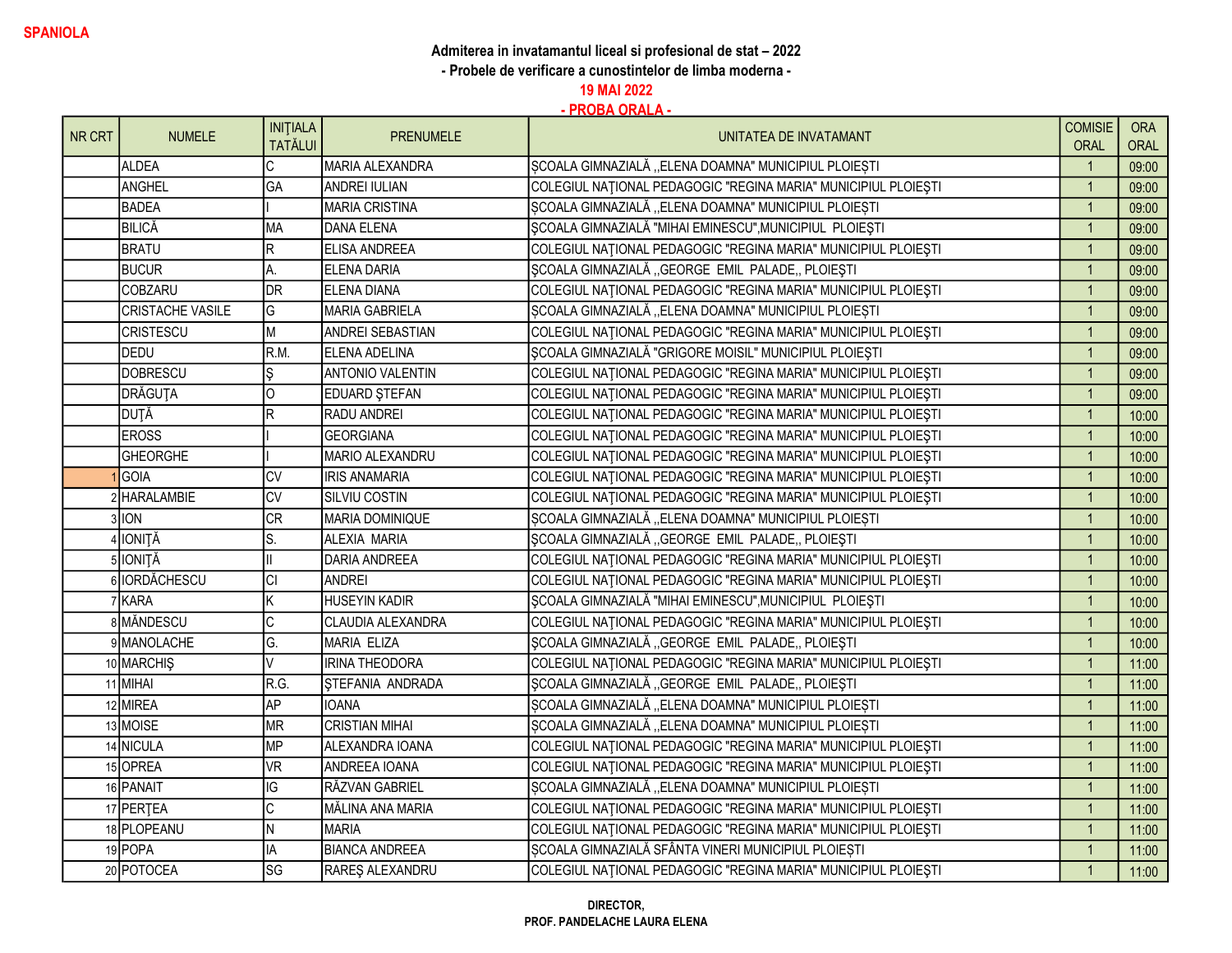- Probele de verificare a cunostintelor de limba moderna -

19 MAI 2022

| NR CRT | <b>NUMELE</b> | <b>INITIALA</b><br><b>TATĂLUI</b> | <b>PRENUMELE</b>                  | UNITATEA DE INVATAMANT                                         | <b>COMISIE</b><br><b>ORAL</b> | <b>ORA</b><br>ORAL |
|--------|---------------|-----------------------------------|-----------------------------------|----------------------------------------------------------------|-------------------------------|--------------------|
|        | 21 RADU       |                                   | <b>MARINA</b>                     | COLEGIUL NAȚIONAL PEDAGOGIC "REGINA MARIA" MUNICIPIUL PLOIEȘTI |                               | 11:00              |
|        | 22 RADU       | V.C.                              | <b>IERIC ANDREI</b>               | SCOALA GIMNAZIALĂ "GEORGE EMIL PALADE, PLOIESTI                |                               | 12:00              |
|        | 23 RADU       | T.P.                              | <b>IIOANA ELENA</b>               | ȘCOALA GIMNAZIALĂ "GEORGE EMIL PALADE, PLOIEȘTI                |                               | 12:00              |
|        | 24 ROTARU     |                                   | <b>JANTONIO DAMIAN</b>            | SCOALA GIMNAZIALĂ "MIHAI VITEAZUL", ORAȘUL BOLDEȘTI - SCĂENI   |                               | 12:00              |
|        | 25 SCARLAT    | <b>MS</b>                         | ALEXANDRU DANIEL                  | COLEGIUL NAȚIONAL PEDAGOGIC "REGINA MARIA" MUNICIPIUL PLOIEȘTI |                               | 12:00              |
|        | 26 SIMA       |                                   | ALEXIA IOANA                      | COLEGIUL NAȚIONAL PEDAGOGIC "REGINA MARIA" MUNICIPIUL PLOIEȘTI |                               | 12:00              |
|        | 27 STAN       |                                   | <b>GEORGE ROBERTINO SEBASTIAN</b> | COLEGIUL NATIONAL PEDAGOGIC "REGINA MARIA" MUNICIPIUL PLOIEȘTI |                               | 12:00              |
|        | 28 STANCIU    | МI                                | ADRIAN GABRIEL                    | ȘCOALA GIMNAZIALĂ "ELENA DOAMNA" MUNICIPIUL PLOIEȘTI           |                               | 12:00              |
|        | 29 STOCHITĂ   |                                   | IANIELA ANDREEA                   | SCOALA GIMNAZIALĂ "HENRI MATHIAS BERTHELOT,, - MUN.PLOIESTI    |                               | 12:00              |
|        | 30 TUDORACHE  |                                   | <b>IANIS STEFAN</b>               | COLEGIUL NATIONAL PEDAGOGIC "REGINA MARIA" MUNICIPIUL PLOIEȘTI |                               | 12:00              |
|        | 31 VISAN      |                                   | <b>IMIRUNA PAULA</b>              | COLEGIUL NAȚIONAL PEDAGOGIC "REGINA MARIA" MUNICIPIUL PLOIEȘTI |                               | 12:00              |
|        | 32 VOICA      |                                   | IMARIA LIVIA                      | COLEGIUL NAȚIONAL PEDAGOGIC "REGINA MARIA" MUNICIPIUL PLOIEȘTI |                               | 12:00              |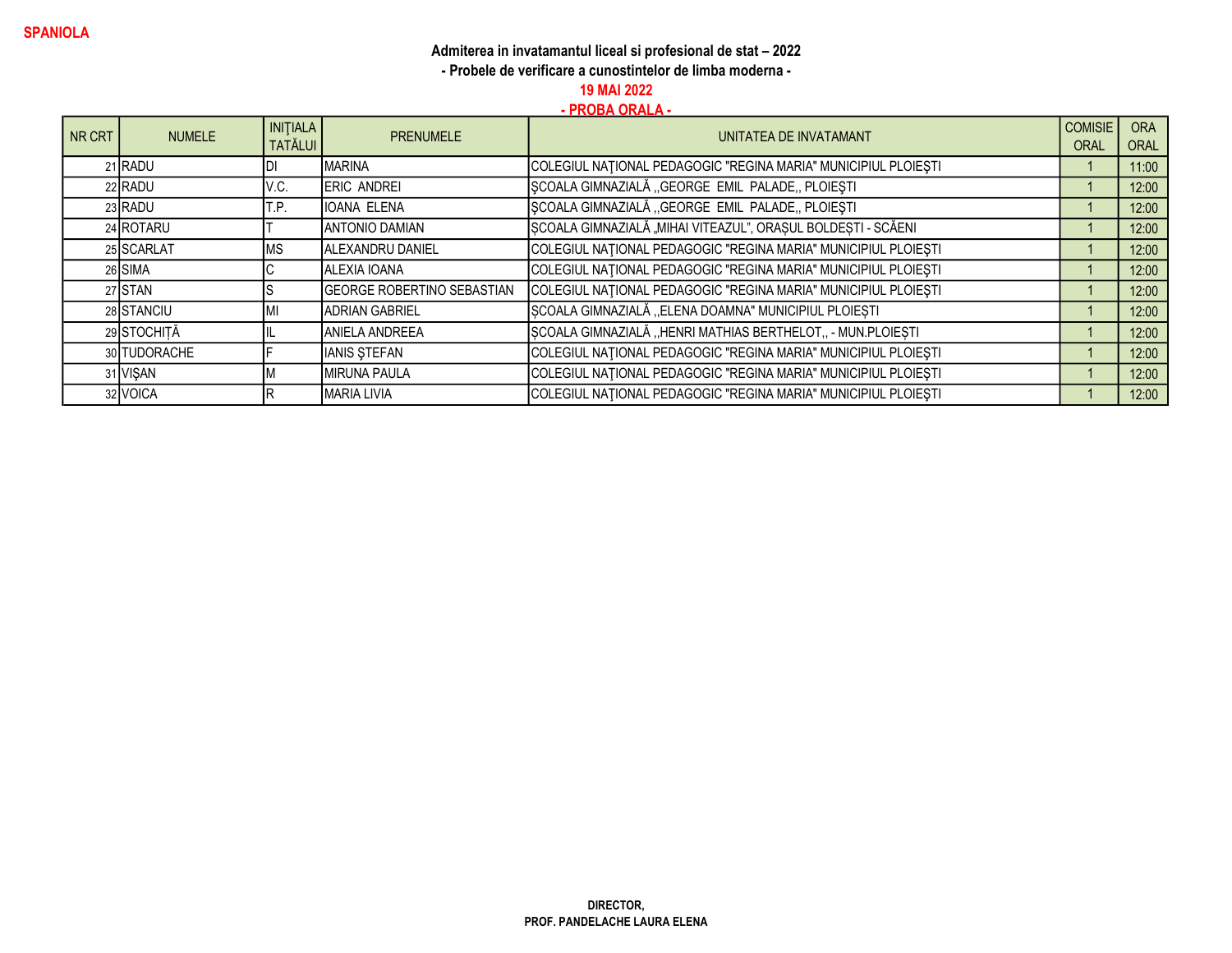- Probele de verificare a cunostintelor de limba moderna -

19 MAI 2022

| NR CRT | <b>NUMELE</b>   | <b>INITIALA</b><br><b>TATĂLUI</b> | <b>PRENUMELE</b>           | UNITATEA DE INVATAMANT                                         | <b>COMISIE</b><br><b>ORAL</b> | <b>ORA</b><br><b>ORAL</b> |
|--------|-----------------|-----------------------------------|----------------------------|----------------------------------------------------------------|-------------------------------|---------------------------|
|        | 33 ANDREI       | G.                                | VALENTINA FLORENTINA       | SCOALA GIMNAZIALĂ "GEORGE EMIL PALADE, PLOIEȘTI                | $\overline{2}$                | 09:00                     |
|        | 34 ANGHEL       | AS                                | <b>NICHOLAS CONSTANTIN</b> | SCOALA GIMNAZIALĂ "HENRI MATHIAS BERTHELOT,, - MUN.PLOIEȘTI    | $\overline{2}$                | 09:00                     |
|        | 35 BĂDICIOIU    | М                                 | ANDREI                     | COLEGIUL NAȚIONAL PEDAGOGIC "REGINA MARIA" MUNICIPIUL PLOIEȘTI | $\overline{2}$                | 09:00                     |
|        | 36 BOBEA        | S                                 | ANDRA ARIANA               | COLEGIUL NAȚIONAL PEDAGOGIC "REGINA MARIA" MUNICIPIUL PLOIEȘTI | $\overline{2}$                | 09:00                     |
|        | 37 BUCUR        | $\sqrt{}$                         | <b>GABRIEL SEBASTIAN</b>   | COLEGIUL NAȚIONAL PEDAGOGIC "REGINA MARIA" MUNICIPIUL PLOIEȘTI | $\overline{2}$                | 09:00                     |
|        | 38 CĂTĂNESCU    |                                   | DARIA - ELENA              | ŞCOALA GIMNAZIALĂ DĂRMĂNEȘTI                                   | $\overline{2}$                | 09:00                     |
|        | 39 CRETOI       |                                   | RAREŞ - ŞTEFAN             | <b>ŞCOALA GIMNAZIALĂ DĂRMĂNEȘTI</b>                            | $\overline{2}$                | 09:00                     |
|        | 40 CRISTEA      | B                                 | SARA ALEXIA                | COLEGIUL NAȚIONAL PEDAGOGIC "REGINA MARIA" MUNICIPIUL PLOIEȘTI | $\overline{2}$                | 09:00                     |
|        | 41 DĂMĂROIU     |                                   | MIHNEA                     | SCOALA GIMNAZIALĂ "ELENA DOAMNA" MUNICIPIUL PLOIESTI           | $\overline{2}$                | 09:00                     |
|        | 42 DIVOIU       | <b>MM</b>                         | <b>PAULA DENISA</b>        | SCOALA GIMNAZIALĂ "ELENA DOAMNA" MUNICIPIUL PLOIESTI           | $\overline{2}$                | 09:00                     |
|        | 43 DOBRESCU     | LV                                | MATEI STEFAN               | COLEGIUL NATIONAL PEDAGOGIC "REGINA MARIA" MUNICIPIUL PLOIEȘTI | $\overline{2}$                | 09:00                     |
|        | 44 DUMITRU      | М                                 | LORENA MARIA               | ȘCOALA GIMNAZIALĂ RAREȘ VODĂ MUNICIPIUL PLOIEȘTI               | $\overline{2}$                | 09:00                     |
|        | 45 EPURE        | P.                                | <b>PETRE ANOTION</b>       | SCOALA GIMNAZIALA FINTA                                        | $\overline{2}$                | 10:00                     |
|        | 46 GAVRILĂ      | А                                 | ANDREEA IULIA              | COLEGIUL NAȚIONAL PEDAGOGIC "REGINA MARIA" MUNICIPIUL PLOIEȘTI | $\overline{2}$                | 10:00                     |
|        | 47 GHIDU        | GT                                | <b>ANTONIA</b>             | COLEGIUL NAȚIONAL PEDAGOGIC "REGINA MARIA" MUNICIPIUL PLOIEȘTI | $\overline{2}$                | 10:00                     |
|        | <b>GRIGORE</b>  | P                                 | ALEXANDRU CRISTIAN         | COLEGIUL NAȚIONAL PEDAGOGIC "REGINA MARIA" MUNICIPIUL PLOIEȘTI | $\overline{2}$                | 10:00                     |
|        | 21ION           | C                                 | MIHAELA IULIANA            | COLEGIUL NAȚIONAL PEDAGOGIC "REGINA MARIA" MUNICIPIUL PLOIEȘTI | $\overline{2}$                | 10:00                     |
|        | 3 IONAȘCU       | <b>CR</b>                         | MATEI ALEXANDRU            | ȘCOALA GIMNAZIALĂ "ELENA DOAMNA" MUNICIPIUL PLOIEȘTI           | $\overline{2}$                | 10:00                     |
|        | <b>IONITĂ</b>   |                                   | <b>CRISTIANA ALICE</b>     | ȘCOALA GIMNAZIALĂ "ELENA DOAMNA" MUNICIPIUL PLOIEȘTI           | $\overline{2}$                | 10:00                     |
|        | <b>IORDACHE</b> | V                                 | CLAUDIA ELENA              | COLEGIUL NAȚIONAL PEDAGOGIC "REGINA MARIA" MUNICIPIUL PLOIEȘTI | $\overline{2}$                | 10:00                     |
|        | 6 IORGA         | DA                                | MARIA                      | COLEGIUL NAȚIONAL PEDAGOGIC "REGINA MARIA" MUNICIPIUL PLOIEȘTI | $\overline{2}$                | 10:00                     |
|        | 7LAZĂR          | AA                                | <b>STEFAN LUCA</b>         | COLEGIUL NAȚIONAL PEDAGOGIC "REGINA MARIA" MUNICIPIUL PLOIEȘTI | $\overline{2}$                | 10:00                     |
|        | 8 MANOLACHE     | GC                                | MARIO STELIAN              | COLEGIUL NAȚIONAL PEDAGOGIC "REGINA MARIA" MUNICIPIUL PLOIEȘTI | $\overline{2}$                | 10:00                     |
|        | 9MANU           | <b>GM</b>                         | ANA - MARIA                | <b>ŞCOALA GIMNAZIALĂ DĂRMĂNEȘTI</b>                            | $\overline{2}$                | 10:00                     |
|        | 10 MARCU        | СI                                | ALEXANDRA GABRIELA         | SCOALA GIMNAZIALĂ SFÂNTA VINERI MUNICIPIUL PLOIEȘTI            | $\overline{2}$                | 11:00                     |
|        | 11 MIHALCEA     | G                                 | <b>GEORGE DANIEL</b>       | COLEGIUL NAȚIONAL PEDAGOGIC "REGINA MARIA" MUNICIPIUL PLOIEȘTI | $\overline{2}$                | 11:00                     |
|        | 12 MITACHE      |                                   | <b>ANDREI CRISTIAN</b>     | COLEGIUL NAȚIONAL PEDAGOGIC "REGINA MARIA" MUNICIPIUL PLOIEȘTI | $\overline{2}$                | 11:00                     |
|        | 13 NEAGU        | GF                                | JOSE FLORIAN               | ȘCOALA GIMNAZIALĂ "NICOLAE IORGA", MUNICIPIUL PLOIEȘTI         | $\overline{2}$                | 11:00                     |
|        | 14 OPREA        | VC                                | COSMINA MARIA              | COLEGIUL NAȚIONAL PEDAGOGIC "REGINA MARIA" MUNICIPIUL PLOIEȘTI | $\overline{2}$                | 11:00                     |
|        | 15 OPRINA       | Α                                 | <b>ANDREI RARES</b>        | COLEGIUL NAȚIONAL PEDAGOGIC "REGINA MARIA" MUNICIPIUL PLOIEȘTI | $\overline{2}$                | 11:00                     |
|        | 16 PENESCU      | <b>SM</b>                         | <b>ANDREI LUCA</b>         | SCOALA GIMNAZIALĂ "ELENA DOAMNA" MUNICIPIUL PLOIEȘTI           | $\overline{2}$                | 11:00                     |
|        | 17 PETRE        | EL.                               | <b>ELENA NICOLETA</b>      | ȘCOALA GIMNAZIALĂ "ELENA DOAMNA" MUNICIPIUL PLOIEȘTI           | $\overline{2}$                | 11:00                     |
|        | 18 POPA         | RI                                | MIHAI                      | COLEGIUL NAȚIONAL PEDAGOGIC "REGINA MARIA" MUNICIPIUL PLOIEȘTI | $\overline{2}$                | 11:00                     |
|        | 19 POPA         | <b>DRC</b>                        | DAVID RAFAEL               | ȘCOALA GIMNAZIALĂ "SFÂNTUL VASILE" MUNICIPIUL PLOIEȘTI         | $\overline{2}$                | 11:00                     |
|        | 20 PUTINARU     | I.M.                              | IUSTIN GABRIEL             | SCOALA GIMNAZIALĂ "GEORGE EMIL PALADE, PLOIEȘTI                | $\overline{2}$                | 11:00                     |